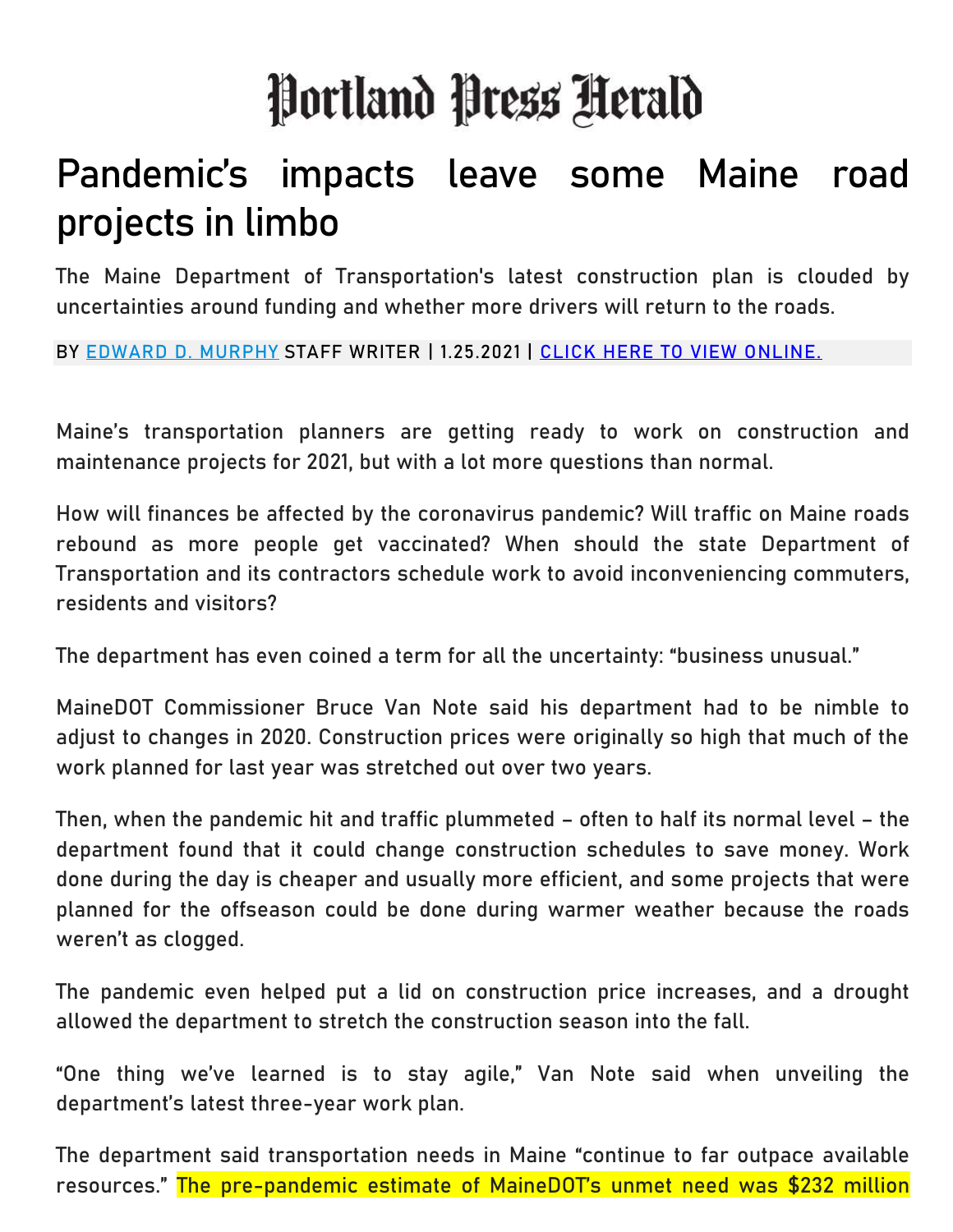per year, it said. That shortfall was calculated after assuming that state bonding of \$100 million or more would continue annually.

The economic effects of the coronavirus pandemic, including drops in traffic volumes and highway fund revenue, have only exacerbated MaineDOT's funding challenges, it said.

"In the short term, we must focus on defeating the virus, restoring our economy, helping Maine people and businesses in need, and addressing budget shortfalls," Van Note said. "In the long term, we have great opportunities to make a real difference for the people of Maine after we resolve the chronic funding challenges in our transportation system. By investing in transportation, we can move Maine forward."

Van Note said he expects legislators to send a \$150 million bond package to voters, and he is hoping the Biden administration's focus on rebuilding the country's infrastructure and getting the economy growing again will mean more federal aid for road work.

Last year, voters approved a \$100 million transportation bond package in July. Van Note said the earlier-than-usual vote – transportation bonds are more often on the November ballot – meant work could begin in 2020 and give the state economy a bit of a boost.

This year, some of the major projects planned for 2021 mean that drivers in southern Maine can expect to see work on two bridges carrying traffic on I-295 over Route 1 in Yarmouth, reconstruction of the Congress Square intersection in Portland, work on the Eastern Trail in Scarborough and improvements to the railroad siding and platform for Amtrak Downeaster rail service in Wells. Those four projects alone will cost more than \$54 million.

To help pay for that work, Van Note said he's hoping that driving will pick up, perhaps when people get vaccinated and feel the urge to get out after spending months at home. That would mean they would buy more gas, boosting the state's share of highway taxes built into the price of a gallon.

MaineDOT officials said the curtailment of driving means that revenues for the current two-year period, ending in June, are expected to drop by about \$30 million, or 4.4 percent, from the previous two years. That source of money is expected to partially recover in the 2021-2023 biennium, but will still remain below where it was four years ago, the department said.